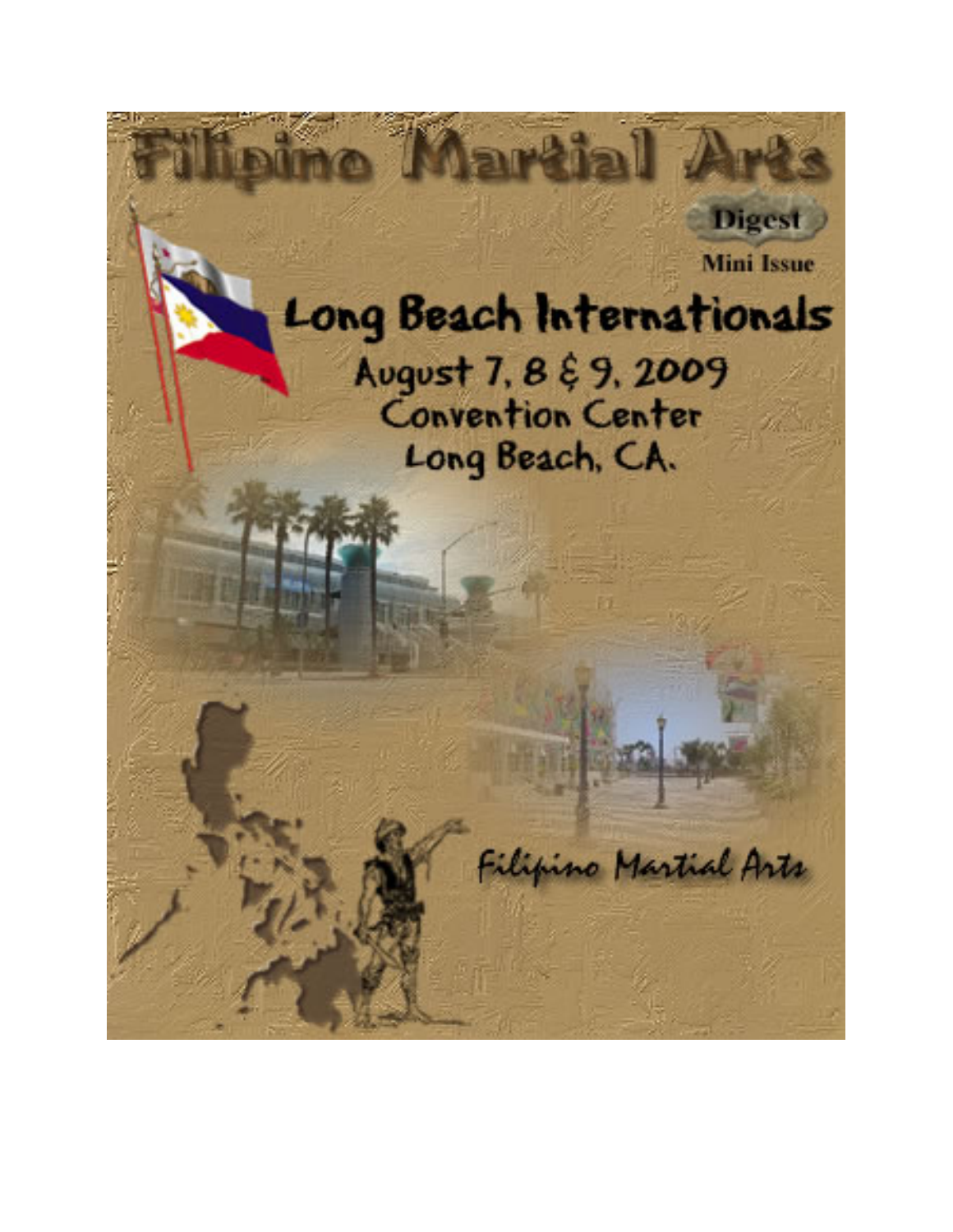## **Publisher**

Steven K. Dowd

#### **Contributing Writers**

Marc Lawrence Darren G. Tibon

**Contents [From the Publishers Desk](#page-2-0)  [USFMAF & South Bay FMA Club Judging & Referee Workshop](#page-3-0)  [Introduction](#page-4-0)  [Brotherhood at the Long Beach Internationals](#page-4-0)  Hall of Fame**  [Eugene Tibon and Darren Tibon](#page-6-0)  [Jonathan M. Bais](#page-7-0)  **[Tournament Results](#page-9-0)  [South Bay FMA Club Adventures at Long Beach International](#page-13-0)** 

**[Special Thanks](#page-15-0)** 

Filipino Martial Arts Digest is published and distributed by: FMAdigest 1297 Eider Circle Fallon, Nevada 89406 Visit us on the World Wide Web: **[www.fmadigest.com](http://www.fmadigest.com/)**

The FMAdigest is published quarterly. Each issue features practitioners of martial arts and other internal arts of the Philippines. Other features include historical, theoretical and technical articles; reflections, Filipino martial arts, healing arts and other related subjects.

The ideas and opinions expressed in this digest are those of the authors or instructors being interviewed and are not necessarily the views of the publisher or editor.

We solicit comments and/or suggestions. Articles are also welcome.

The authors and publisher of this digest are not responsible for any injury, which may result from following the instructions contained in the digest. Before embarking on any of the physical activates described in the digest, the reader should consult his or her physician for advice regarding their individual suitability for performing such activity.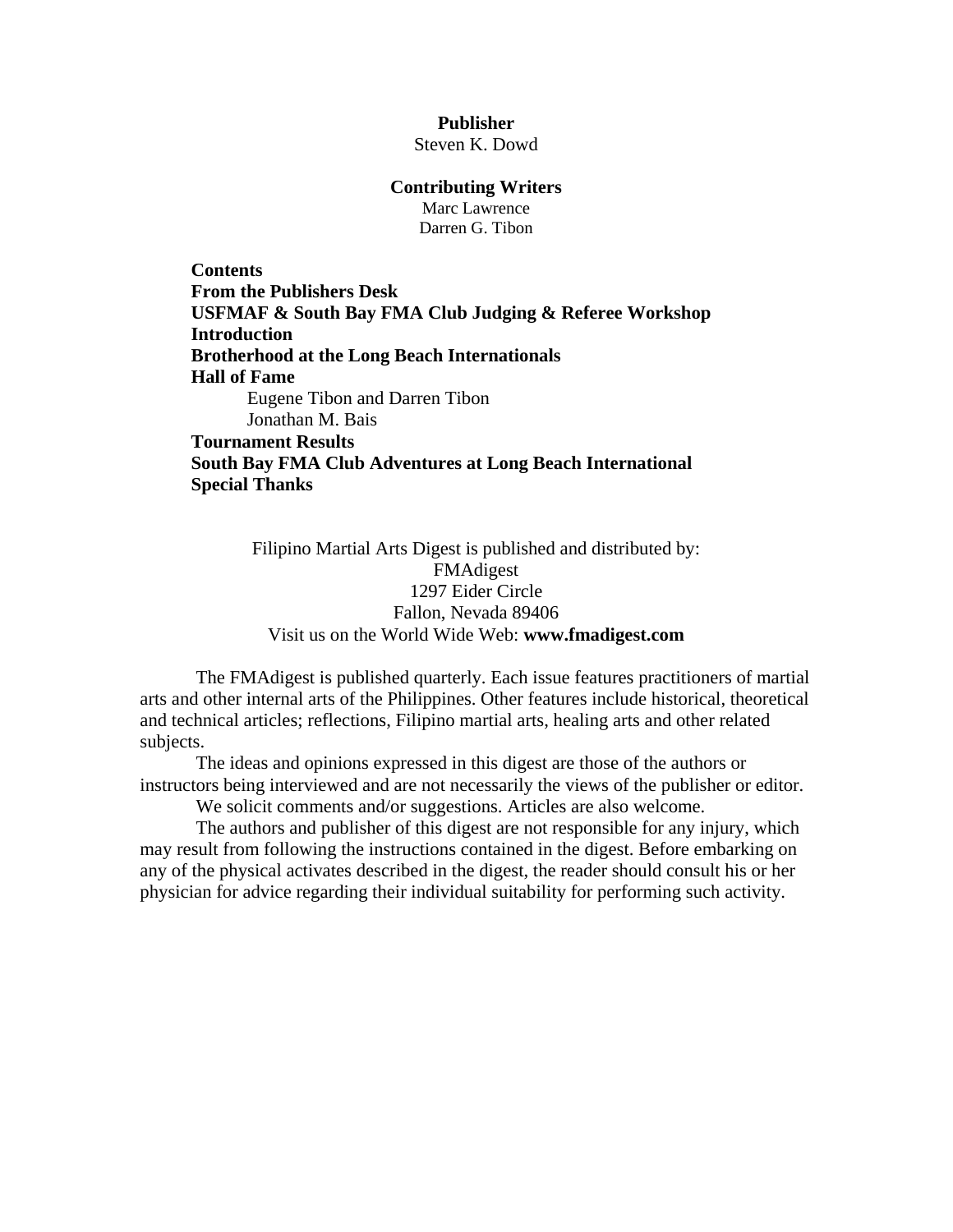## <span id="page-2-0"></span>**From the Publishers Desk**

## **Kumusta**

I lived in Long Beach, California for a short time in the early 70's and then again in the early 80's while in the Navy delivering fuel, supplies etc, to the nearby islands. Then there was the Pike, Spruce Goose, Queen Mary etc.

Well things change over the years. But one thing that has continued is the Long Beach Internationals, which Grandmaster Ed Parker organized, and even with his passing continues today. And adding to the event is the Filipino martial arts. Both the USFMAF and WEKAF were there this year demonstrating and competing in all areas of the Filipino martial arts.

Also scheduled were seminars by various Grandmasters and Masters of the Filipino martial arts, unfortunately with all or most participants competing in the tournament or cheering on their friends and students, the seminars did not happen. However, the Grandmasters and Masters were their answering questions, and supporting the Filipino martial arts.

The Hall of Fame held Saturday evening was a gala affair with Master Tibon and Grand Maestro Bais receiving awards.

If possible when the Long Beach Internationals are held in 2010, and in the area attend and see competition of the highest caliber.

### **Maraming Salamat Po**

Download and learn a little about the Hall of Fame recipients Master Darren Tibon and Grandmaster Jonathan Bais.



**[Download](http://www.fmadigest.com/Issues/special-issues/2008/Special-Issue_USFMAF.pdf) [Download](http://www.fmadigest.com/Issues/special-editions/2009/Special-Edition_Bais3Manos.pdf)** 

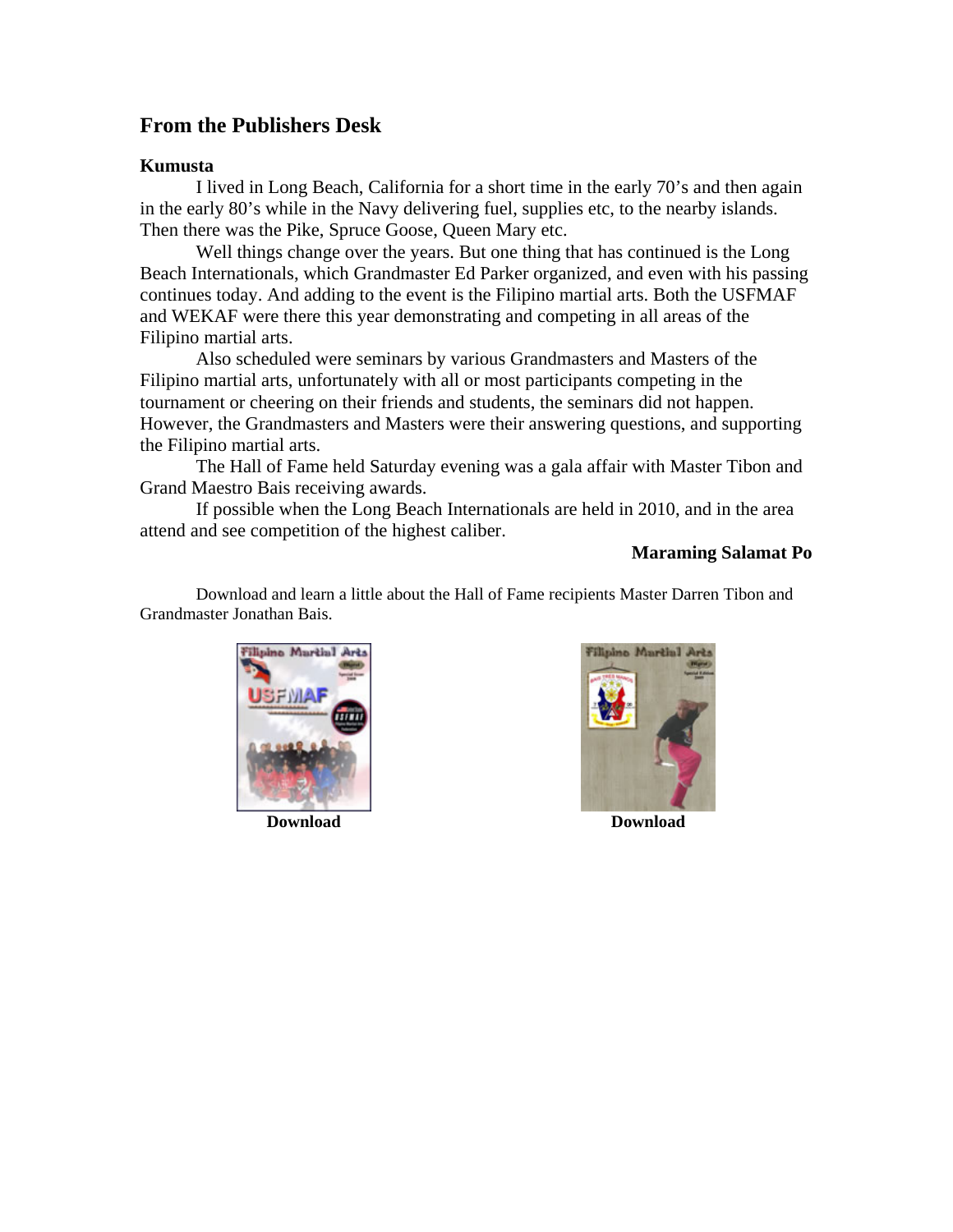### <span id="page-3-0"></span>**USFMAF & South Bay FMA Club Judging & Referee Workshop** By Marc Lawrence

On July 19, 2009 the South Bay Filipino Martial Arts Club, Gardena, CA, sponsored a USFMAF judging and referee workshop for the upcoming Open World Tournament. It is being held at Long Beach International on August 7, 8, & 9, 2009. The clinic was well attended by folks, we had 26 people come and participate. We were planning for maximum of 25! We could not fit any more people in the place. We had all chairs filled and folk in the back and sitting on the floor. It was the biggest event that our little school has ever had there.



**[www.southbayfmaclub.com](http://www.southbayfmaclub.com/)**

This event was supported by other Filipino martial arts schools beside ours, and they were Professor Jesse Dancel's Dalan Ilokano FMA - Banning, Master Mario Gajo's Gajo Martial Arts - San Diego, Khalid Khan's Filipino Eskrima-Hollywood, and Master Darren Tibon's Angels Disciples - Stockton came and supported the event. We showed all of the divisions that USFMAF has to offer with the exception of Double stick. We performed padded stick point padded continuous stick, live stick point, live stick continuous, Chambara/Cultural challenge - AKA mixed weapons sparring, and knife fighting-with kick and punch.

My younger son Matthew and my nephew Gilbert were real troopers and supported by fighting in four different divisions just to show people how each was done. All of my club's fighters worked really hard and show each of different divisions. It was great watching Milo Cudanes and Eric Fodran in the mixed weapon sparring with Eric using a shield and short sword and Milo with Katana. I have to thank all of my students and family who came and worked so hard in the setup, running the event and the cleaning up of the event afterward.

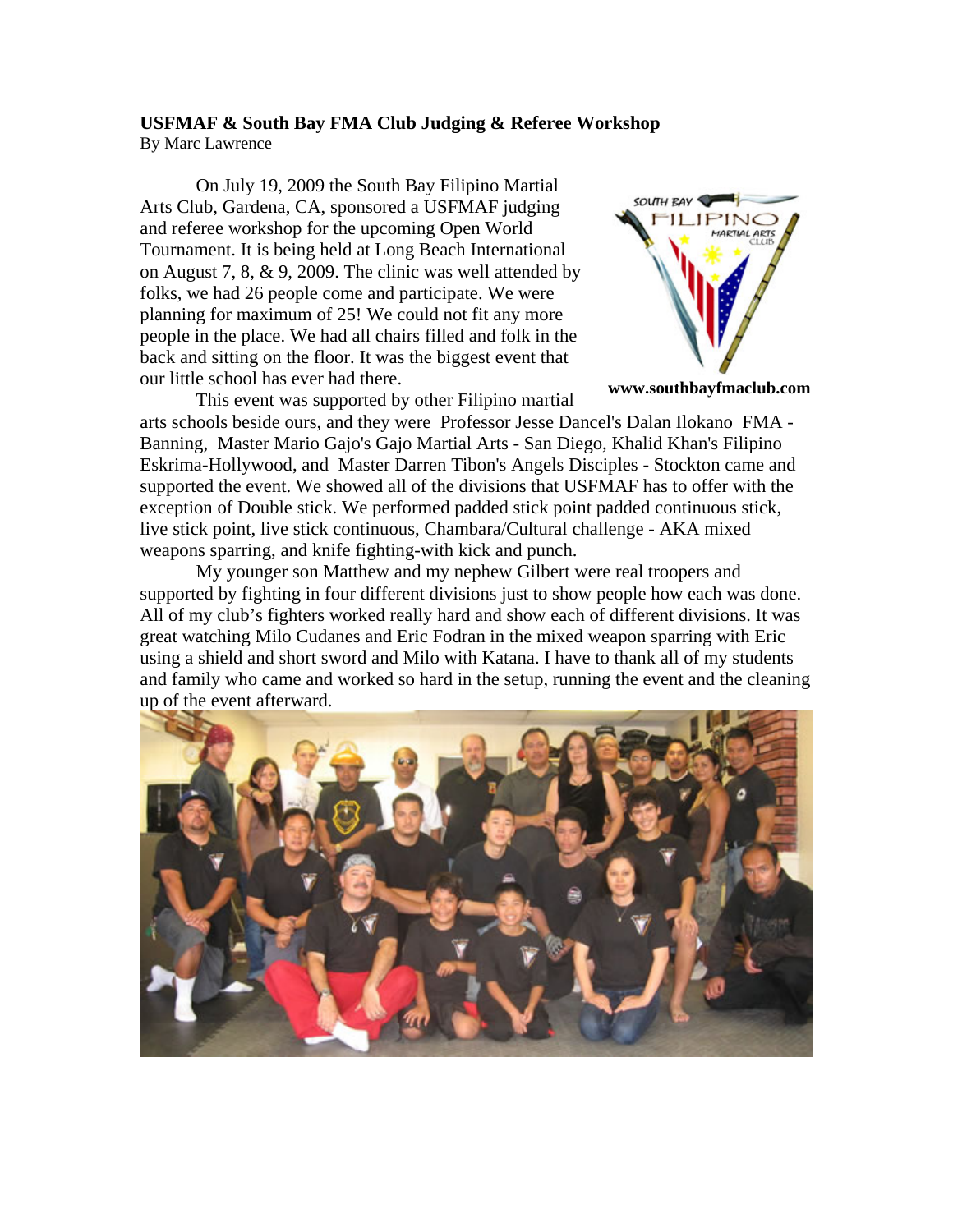<span id="page-4-0"></span>

The Long Beach International Championships is an International Karate and Martial Arts Tournament in Long Beach, California. Known for the famous martial artist Bruce Lee appearing in the 1964 competition at the invitation of Ed Parker, and performed the famous one inch punch and repetitions of one-finger pushups.

Now the Filipino martial arts competition has been added with USFMAF working in conjunction with Steve Cooper.

### **Brotherhood at the Long Beach Internationals**

By Darren G. Tibon

USFMAF and Master Jun Onas WEKAF style tournament were side by side at one of the most prestigious martial arts venues in the world, the Long Beach Internationals. It was one of the greatest coming- together tournaments in the Filipino martial arts that I have experienced and I only look forward to more joined effort Filipino martial arts tournaments for the future. Master Jun's divisions finished off Saturday and USFMAF ran Saturday to 4:00 p.m. The following Sunday was another full day for USFMAF.





USFMAF and WEKAF competition simultaneously USFMAF and WEKAF conferring on

forms competition

Filipino martial arts once again had very large showing, with nine divisions of competition and fighters in every one of them. Athletes had the ability to try out just about any Filipino martial arts weapon divisions that could be offered. Comradery was well spread in this tournament weather competitor, volunteer or spectator. WEKAF and USFMAF judges joined together in the forms divisions.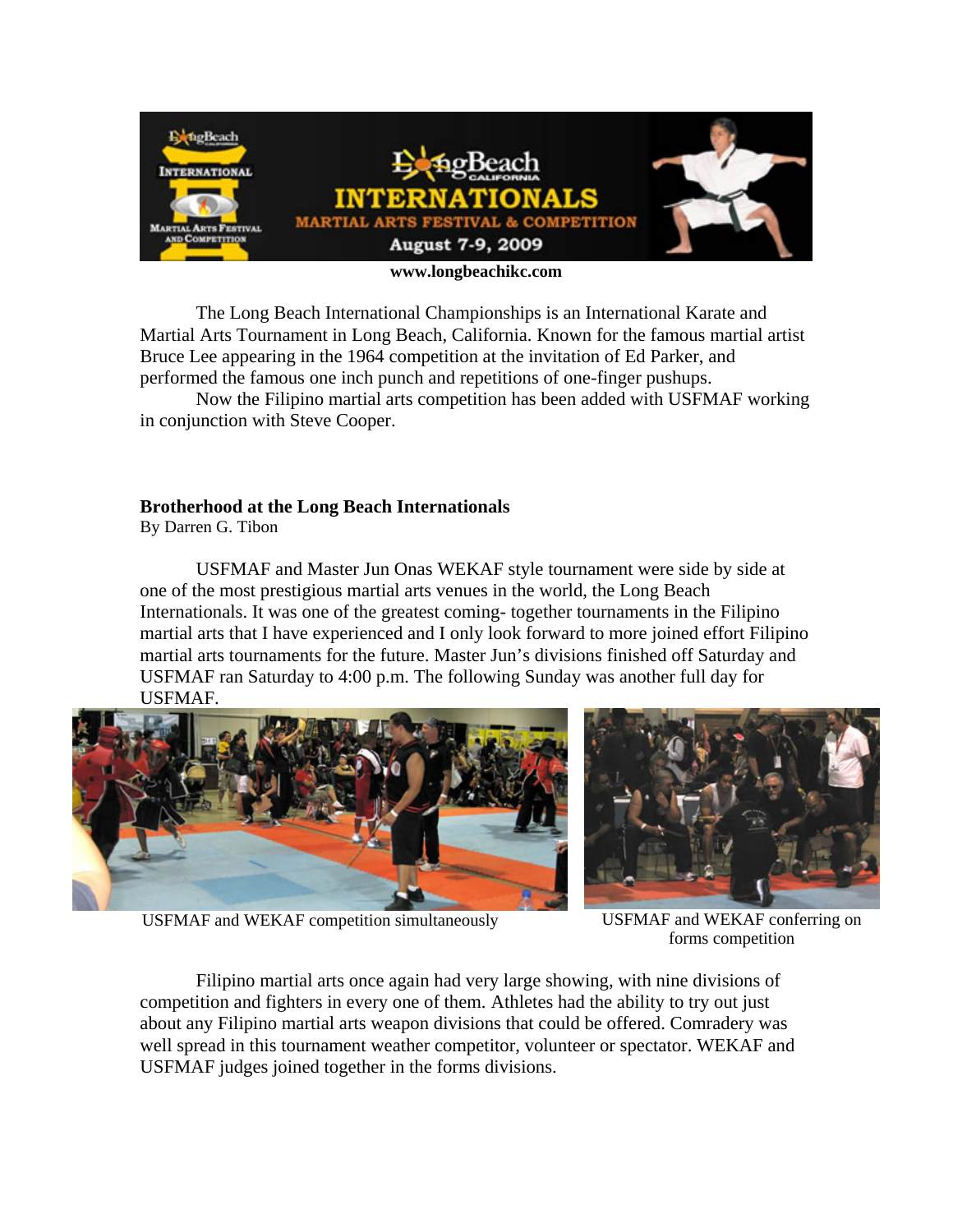**USFMAF Elite Judges were as follows**: Gabriel Asuncion, Jerry Preciado, Chez Tibon, Gelmar Cabales, Wenson Huang, Gordon Brown, Jeff Finder, and Mateo Masellones, and of course all the volunteers that donated their time.





**2009 Hall of Fame Awardees** 



Grandmaster Jonathan Bais, Master Darren Tibon, Shihan Dana Abbott and Great Grandmaster Carlito Lanada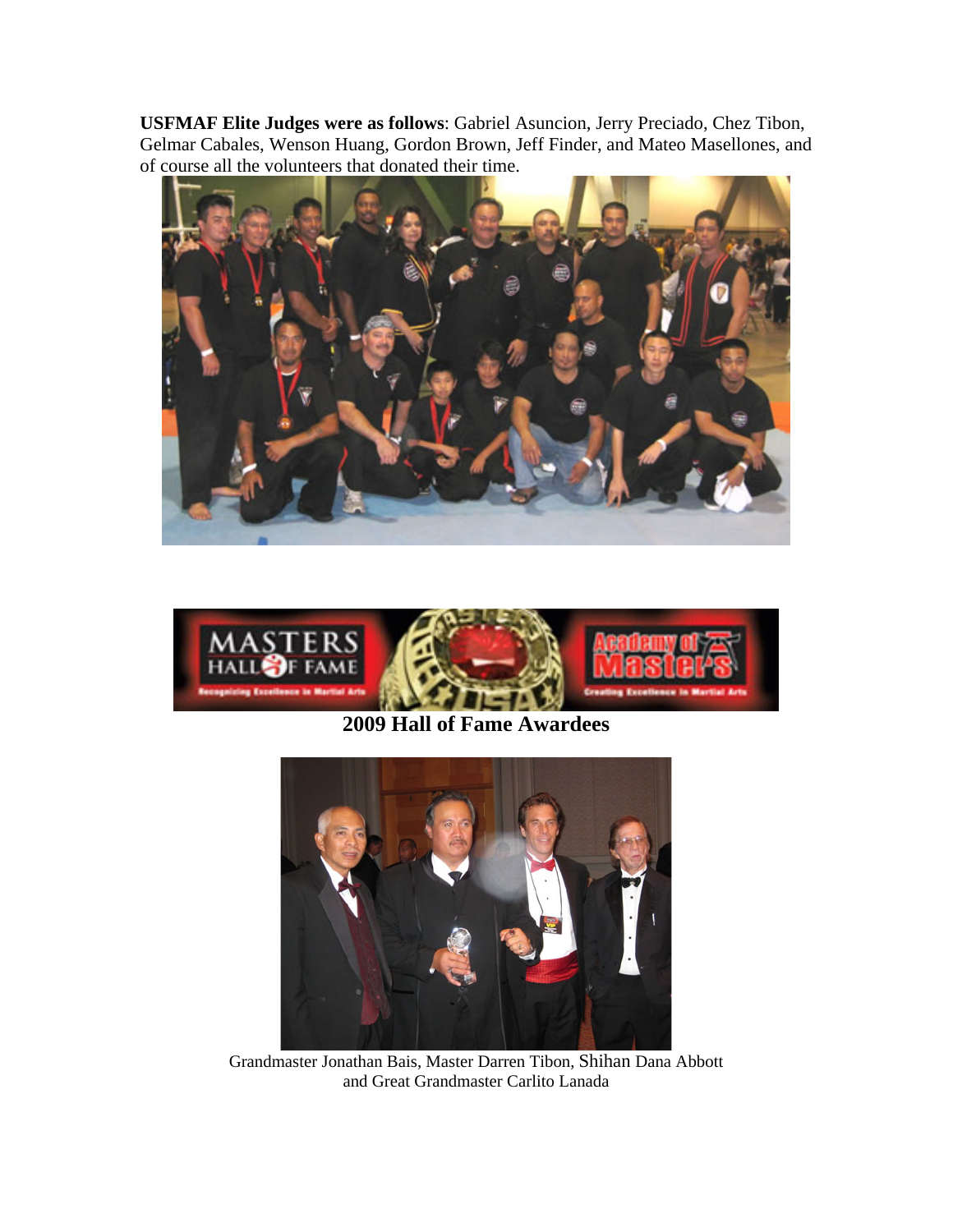#### <span id="page-6-0"></span>**Eugene Tibon and Darren Tibon**

 I would like to mention once again my selection to this Hall of Fame, thanks to Steve Cooper, Grand Maestro Jon Bais it was a great honor and a wise choice to have chosen him. In support of Grand Maestro Jon Bais Great Grandmaster Carlito Lanada, Grand Maestro Jon Bais' his teacher of Kuntaw was present. It was a great honor to be amongst these great men. Great Grandmaster Lanada and I talked the next day at the tournament and he had expressed his interest to affiliate his Organization of several countries to support USFMAF. I could not be more excited to have this happen on this special weekend of Filipino martial arts. With the support of Great Grandmaster Lanada I

could only envision what these next tournaments will be like.

Being inducted into the Masters Hall of Fame and receiving the Lifetime achievement award is one of the highlights of my life and something I will remember always.

With the utmost respect, I honorably thank the CEO and ambassadors of this prestigious Hall of Fame for inducting me. It was great to have my brother Eugene Tibon receiving this great award together with me.



Eugene Tibon and Darren Tibon receiving Lifetime Achievement Award from Masters Hall of Fame





Eugene Tibon, Eric Lee, and Darren Tibon Eugene Tibon, Don 'The Dragon Wilson, and Darren Tibon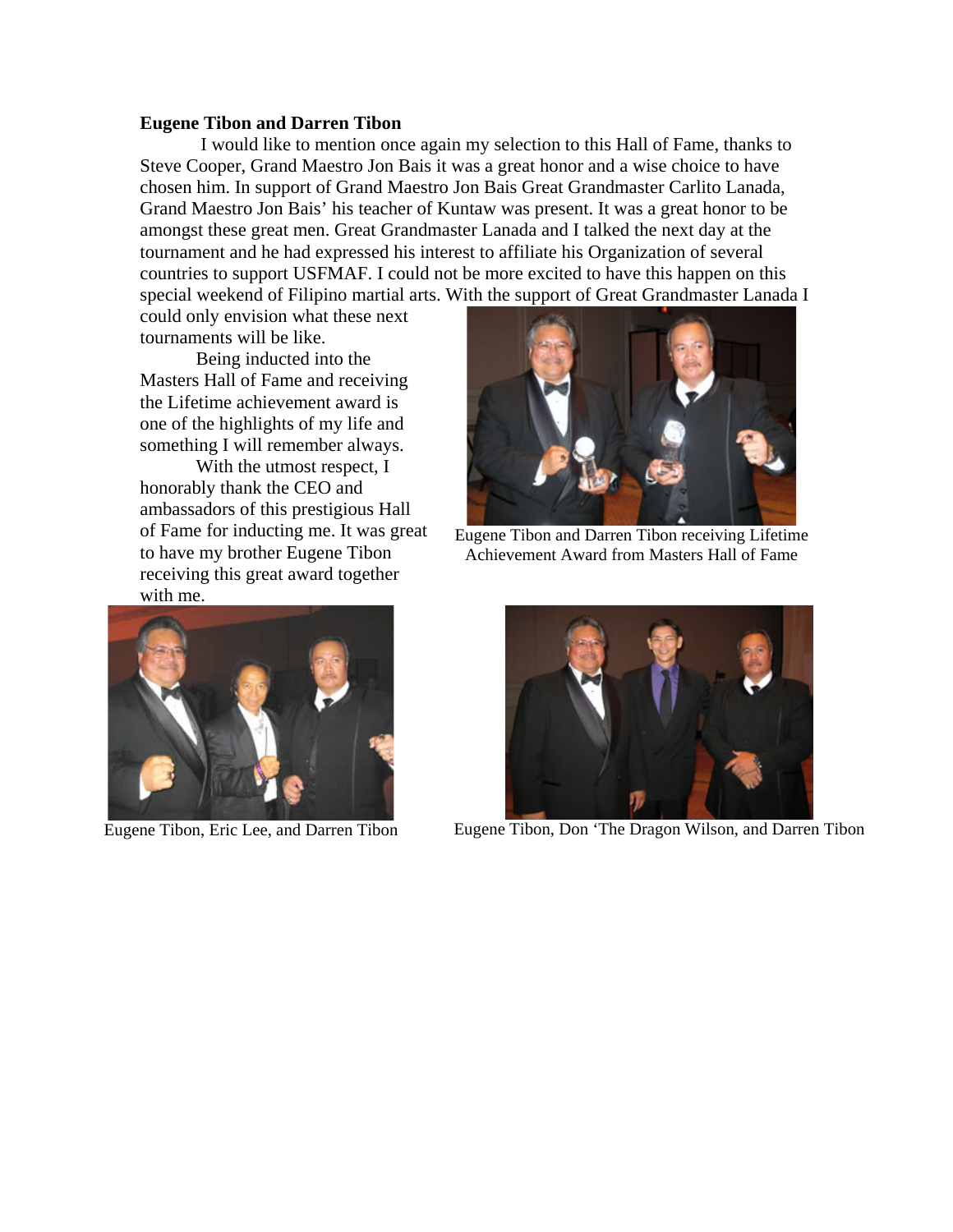#### <span id="page-7-0"></span>**Grandmasters Jonathan M. Bais**



DOD Officer Jonathan M. Bais, 60th SF-Squadron, TAFB (1)

**The Pride of DOD** - Officer Jonathan M. Bais, of the 60th Security Force Squadron, TAFB was honored and inducted as Martial Arts Grandmaster Hall of Fame "2009" at the Long Beach Convention Center, Long Beach, California USA.

August 08, 2009 - during the 10th year Anniversary of the Master Hall Of Fame and The Academy of Masters recognized the excellence leadership and accomplishment of Grandmaster Jon M. Bais in the field of martial arts. He is proudly inducted as Golden Awardees at the Hall Of Fame.

He is a true leader, who has dedicated his entire life to the martial arts community. He continues his development of personal Mastery in the Filipino martial arts, in knife fighting and disarming, empty hand combat

and sport competition. Grandmaster Jon Bais continues to extend his knowledge to multiple military and law enforcement agencies. Over the years he has served at US Naval Base, Subic Bay as knife combat training instructor with (JEST) Jungle Expert Survival Training during Vietnam War; He was a Naval Cadet Martial Arts Instructor at King Fhah Naval Academy, Naval Tactical Combat Division, augmented with the US Naval Forces for twelve consecutive years. Grand Master Jon Bais is currently engaged part time with SCG-contract with Department of Homeland Security and actively serving full time at Travis Air Forces Base as an DOD Officer. He is schedule to teach the "First to Response - First to Fight" Security enforcement forces team of the 60th Security Force Squadron, at Travis Air Force Base.

In the field of Filipino Martial arts, Grandmaster Jon Bais is known as the protector of heritage and mentor of a legacy. He is humbly sharing the values of his knowledge among other nations and throughout the world to help make our world a safer place. He continues teaching with honor and pride. He is a living legend not only in his accomplishments, but in his ability to promote honesty and integrity in his teachings. He carries on his family legacy of Bais Tres Manos. He is also the ambassador of the Kuntaw Ng Pilipinas, the ancient art of hand and foot fighting of the Philippines. Grandmaster Jon Bais continues to share the knowledge and the abilities passed down from his ancestors and mentors.



Grandmaster Jon Bais, Hall of Fame Grandmaster

Grandmaster Jon Bais hold the ranks of: Grandmaster in Filipino martial arts - Kalis/Silat, 8th Degree Red and White Belt Master in Kuntaw. He serves on the Board of Director of the Word Eskrima Kali Arnis Federation, International Liaison Officer for the United States Filipino Martial Arts Federation and Technical Director of International Kuntaw Federation.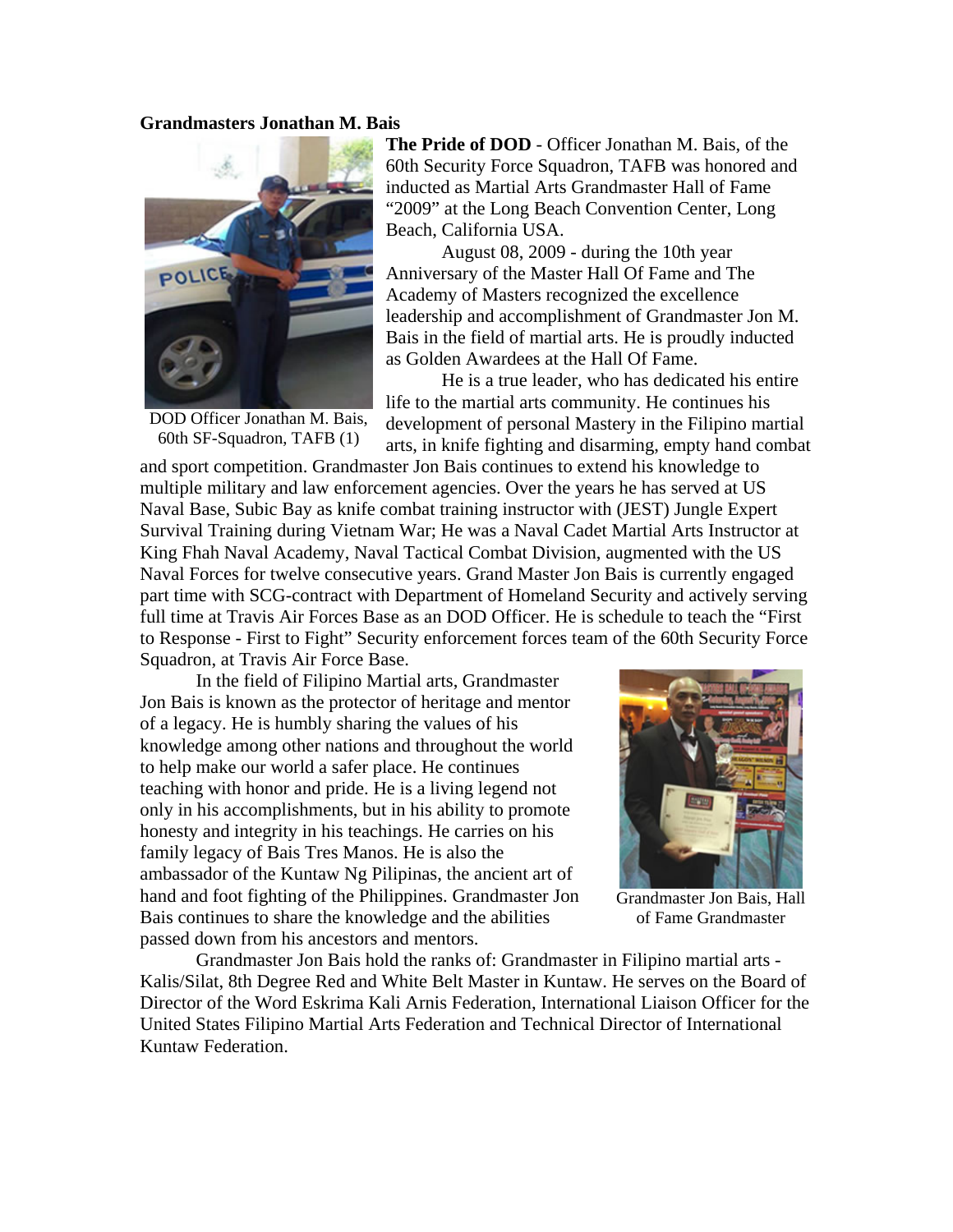

Second from the left Grandmaster Jon Bais is among the 50 International Grandmaster and Master inductees receiving the Hall of Fame Awards for 2009



Grandmaster Jon Bais, Eric Lee, Great Grandmaster Lanada Master Jun Paliangayan, at the back Guro Badong Everett

Kidd Jason introducing Seniors Self Defense Division. Kidd Jason is a historian and documents the history of martial arts in his television show Southern California Martial Arts talk show which airs throughout Southern, California.



Kidd Jason introducing Senior Self Defense



**[www.ksk-fma.net](http://www.ksk-fma.net/)** 



Master Jun Paliangayan, Guro Elmer Bais, Grandmaster Jon M. Bais and Grandmaster Carlito A. Lanada Sr.



Grandmaster Jon Bais, Don "Dragon" Wilson, Great Grandmaster Carlito A. Lanada Sr.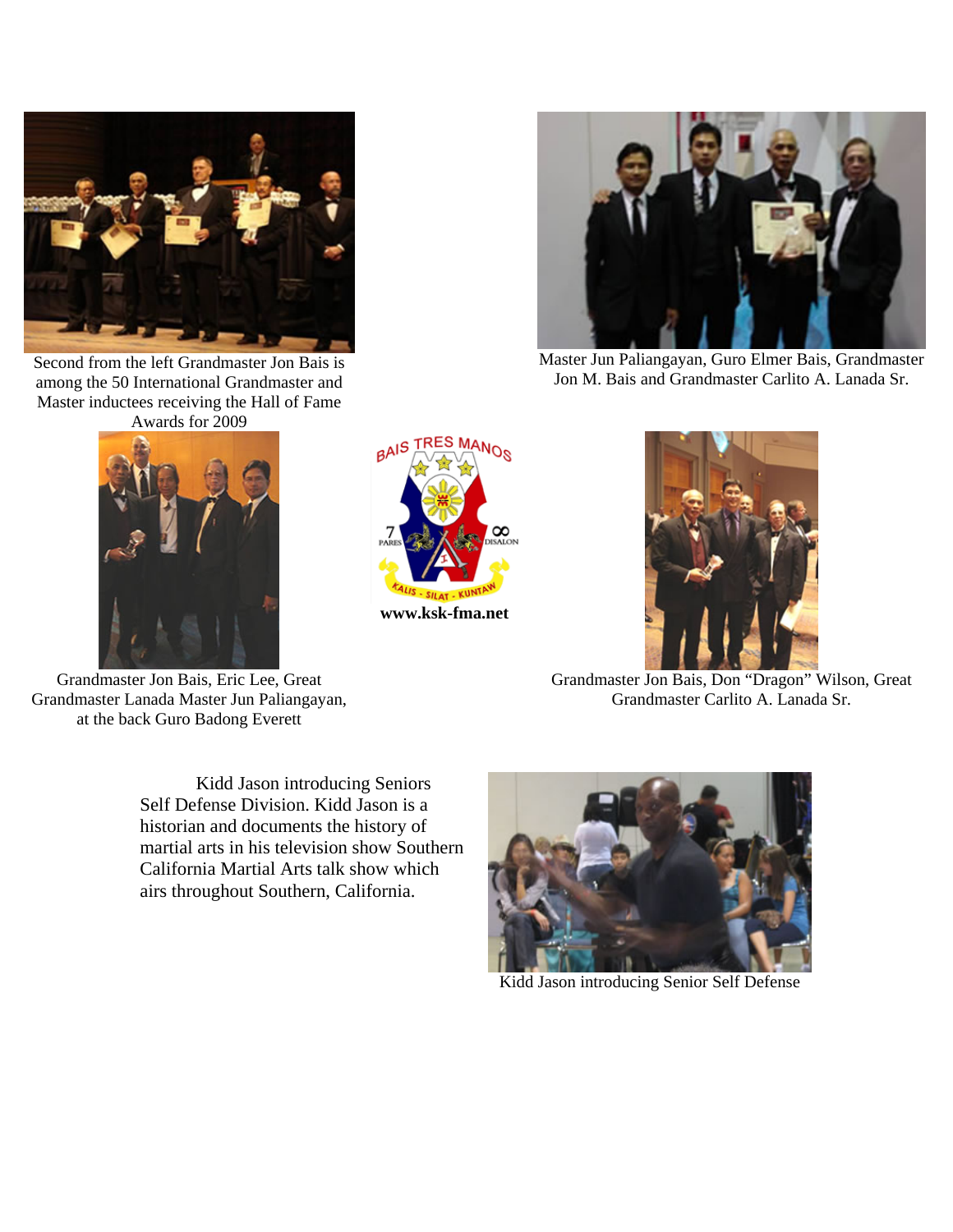# <span id="page-9-0"></span>**Tournament Results**

August 8 and 9, 2009

## **Forms Boys/Girls 9-11**

| Ana Romero                                                  | 1st |  |
|-------------------------------------------------------------|-----|--|
| <b>Matthew Lawrence</b>                                     | 2nd |  |
| Eduardo Garcia                                              | 3rd |  |
|                                                             |     |  |
|                                                             |     |  |
| <b>Forms Womens Intermediate/Advance 18 &amp; Over</b>      |     |  |
| <b>Sharon Tanimoto</b>                                      | 1st |  |
| Mary Chambers                                               | 2nd |  |
|                                                             |     |  |
|                                                             |     |  |
| <b>Forms Mens Beginners 18 &amp; Over</b>                   |     |  |
| Gary Gabison                                                | 1st |  |
| Don Dizon                                                   | 2nd |  |
| <b>Hubbard Tubay</b>                                        | 3rd |  |
|                                                             |     |  |
| <b>Forms Adults</b>                                         |     |  |
|                                                             |     |  |
| Gary Gabison                                                | 1st |  |
| Don Dizon                                                   | 2nd |  |
| Hubbard Tubay                                               | 3rd |  |
|                                                             |     |  |
| <b>Padded Point Boys Beginners /Intermediate 9-11</b>       |     |  |
| <b>Matthew Lawrence</b>                                     | 1st |  |
|                                                             |     |  |
| Gilbert Jose                                                | 2nd |  |
|                                                             |     |  |
| <b>Padded Point Boys Advance 14-15</b>                      |     |  |
| <b>Michael Lawrence</b>                                     | 1st |  |
| Chris Paliangayan                                           | 2nd |  |
|                                                             |     |  |
|                                                             |     |  |
| <b>Padded Point Mens Beginners Heavy Wt</b>                 |     |  |
| Vince Lane                                                  | 1st |  |
| <b>Harold Datoon</b>                                        | 2nd |  |
|                                                             |     |  |
| <b>Padded Point Mens Advance Middle Wt</b>                  |     |  |
|                                                             |     |  |
| <b>Elmer Bais</b>                                           | 1st |  |
| <b>Mateo Masellones</b>                                     | 2nd |  |
|                                                             |     |  |
| <b>Padded Point Mens Beginners Heavy Wt</b>                 |     |  |
| Vince Lane                                                  | 1st |  |
| <b>Harold Datoon</b>                                        | 2nd |  |
|                                                             |     |  |
|                                                             |     |  |
| <b>Exhibition Padded Point Mens</b>                         |     |  |
| <b>Gelmar Cabales</b>                                       | 1st |  |
| <b>Elmer Bais</b>                                           | 1st |  |
|                                                             |     |  |
| <b>Exhibition Live Stick Point Mens Beginners Middle Wt</b> |     |  |
|                                                             |     |  |
| Shannon Quezada                                             | 1st |  |







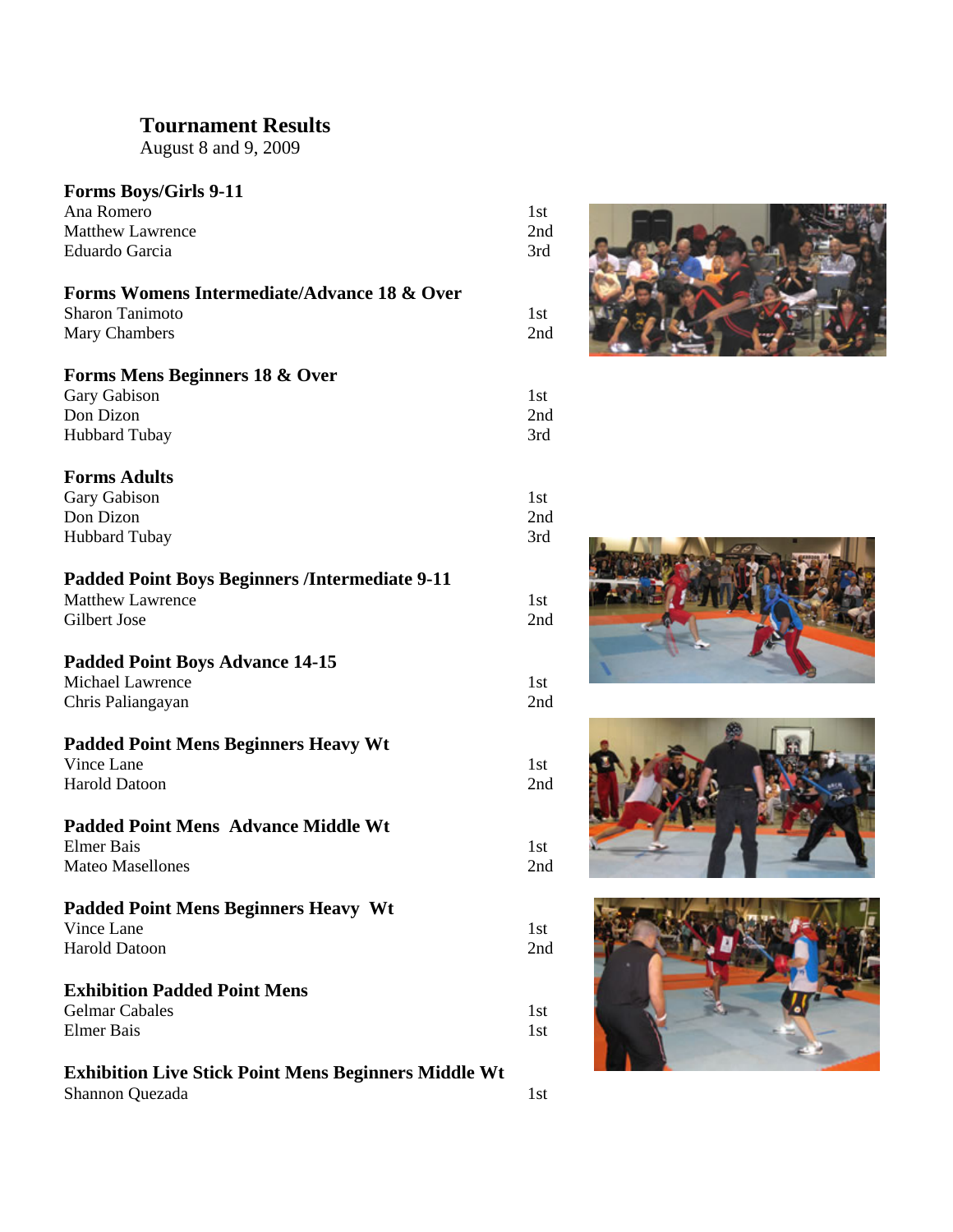| <b>Wenson Huang</b>                                  |
|------------------------------------------------------|
| Live Stick Point Mens Beginners Heavy Wt             |
| Justin Ekback                                        |
| Eric Fodran                                          |
| Christopher Montono                                  |
| <b>Live Stick Point Mens Advance Middle Wt</b>       |
| Tim Suehiro                                          |
| <b>Elmer Bais</b>                                    |
| Dean Mandapat                                        |
| Live Stick Point Mens Advance Heavy Wt               |
| Allen Bais                                           |
| <b>Brian Everett</b>                                 |
| Larry Peralta                                        |
| <b>Live Stick Continuous Boys Advance 14-15</b>      |
| <b>Mike Lawrence</b>                                 |
| Chris Paliangayan                                    |
|                                                      |
| Live Stick Continuous Mens Beginners Middle Wt       |
| Karl Royer                                           |
| Shannon Quezada                                      |
| <b>Live Stick Continuous Mens Beginners Heavy Wt</b> |
| <b>Seth Perles</b>                                   |
| Eric Fodran                                          |
| Vince Lane                                           |
|                                                      |
| Live Stick Continuous Mens Advance Heavy Wt          |
| Elmer Bais                                           |
| <b>Live Stick Continuous Mens Super Heavy Wt</b>     |
| <b>Brian Everett</b>                                 |
| <b>Richard Gonzales</b>                              |
| <b>Team Self-Defense - Seniors 59-69</b>             |
| Kidd Jason and Jesse Dancel                          |
| <b>Knife Point Boys Begginer Middle Wt</b>           |
| <b>Matthew Lawrence</b>                              |
| Gilbert Jose                                         |
| <b>Knife Point Mens Beginner Middle Wt</b>           |
| Karl Royer                                           |
| <b>Boris Fritz</b>                                   |



2nd

1st

1st 2nd 3rd

1st 2nd 3rd

1st 2nd 3rd

1st 2nd

1st 2nd

1st 2nd 3rd

1st

1st

1st

1st 2nd

> 1st 2nd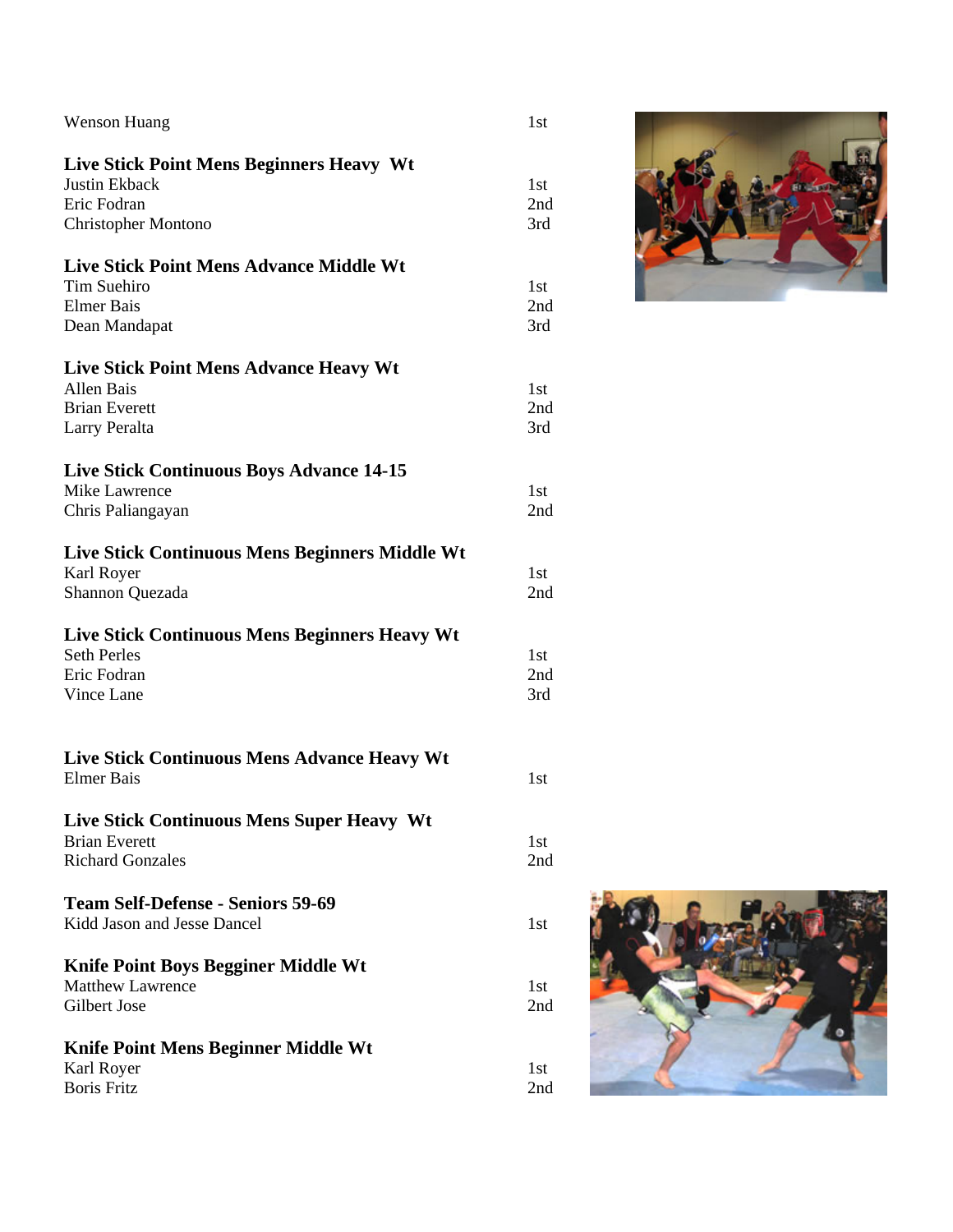| <b>Knife Point Mens Beginner Heavy Wt</b>                              |            |                                |
|------------------------------------------------------------------------|------------|--------------------------------|
| Jayson Manica                                                          | 1st        |                                |
| Eric Fodran                                                            | 2nd        |                                |
| Milo Cudanes                                                           | 3rd        |                                |
| <b>Knife Point Mens Advance Heavy Wt</b>                               |            |                                |
| <b>Elmer Bais</b>                                                      | 1st        |                                |
| Allen Bais                                                             | 2nd        |                                |
| <b>Brian Everett</b>                                                   | 3rd        |                                |
| <b>Cultural Challenge Boys 15-17</b><br>Michael Lawrence<br>Kenneth Wu | 1st<br>2nd |                                |
| <b>Cultural Challenge Mens Middle Wt</b>                               |            |                                |
| Will Deutschendoref                                                    | 1st        |                                |
| Elmer Bais                                                             | 2nd        |                                |
| <b>Cultural Challenge Mens Heavy Wt</b>                                |            | Darren Tibon and Cultural      |
| Chez Tibon                                                             | 1st        | Challenge Winner Chez D. Tibon |
| Don Dizon                                                              | 2nd        |                                |
| Vince Lane                                                             | 3rd        |                                |
|                                                                        |            |                                |



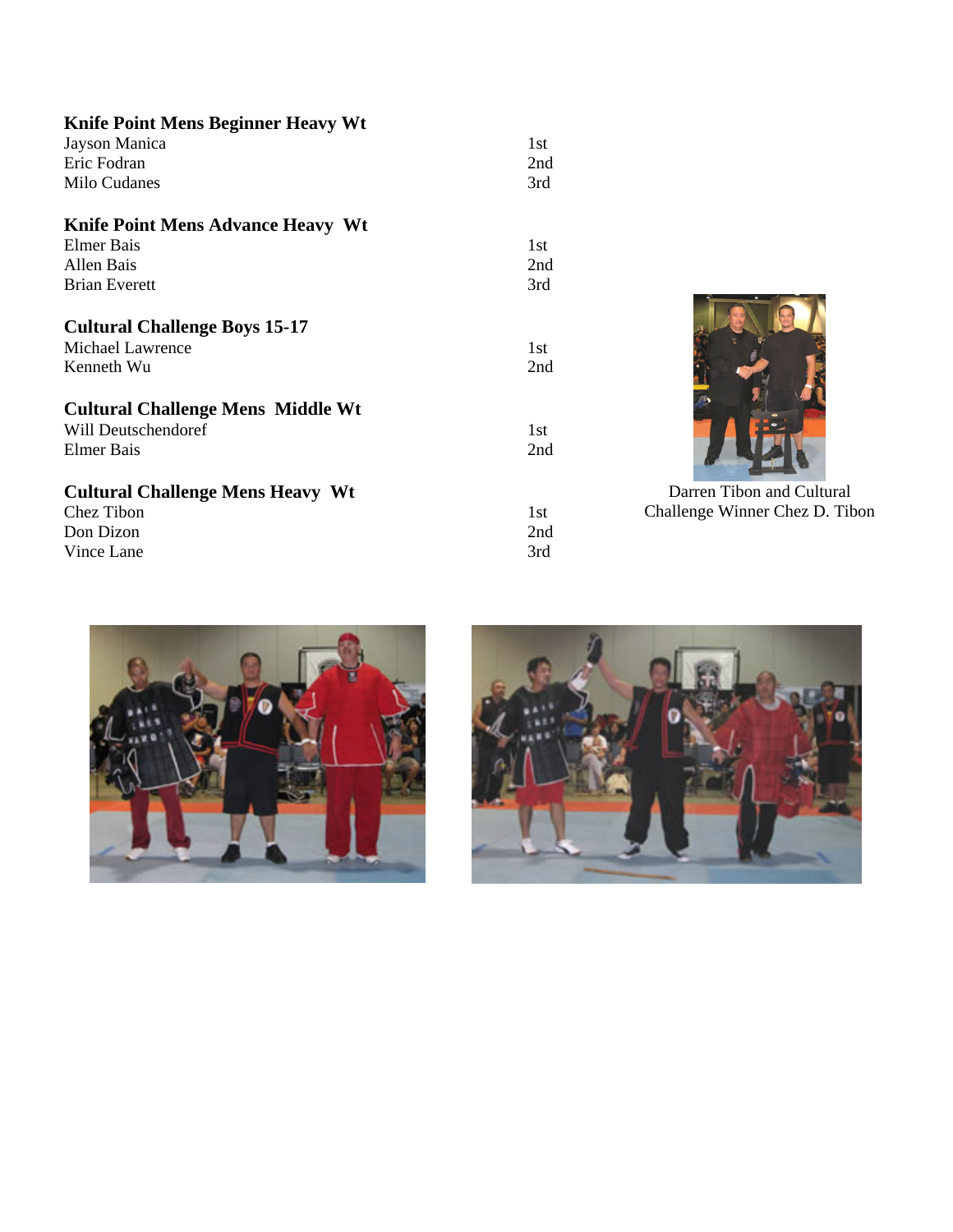

Master Darren Tibon, Mike Lawrence, Grandmaster Felix Roiles, and Master Marc Lawrence



Master Marc Lawrence, Milo Cudanes, Eric Fodran, Jayson Manica, and Master Darren Tibon



Bais Tres Mano Winners with Master Darren Tibon and Grandmaster Jonathan Bais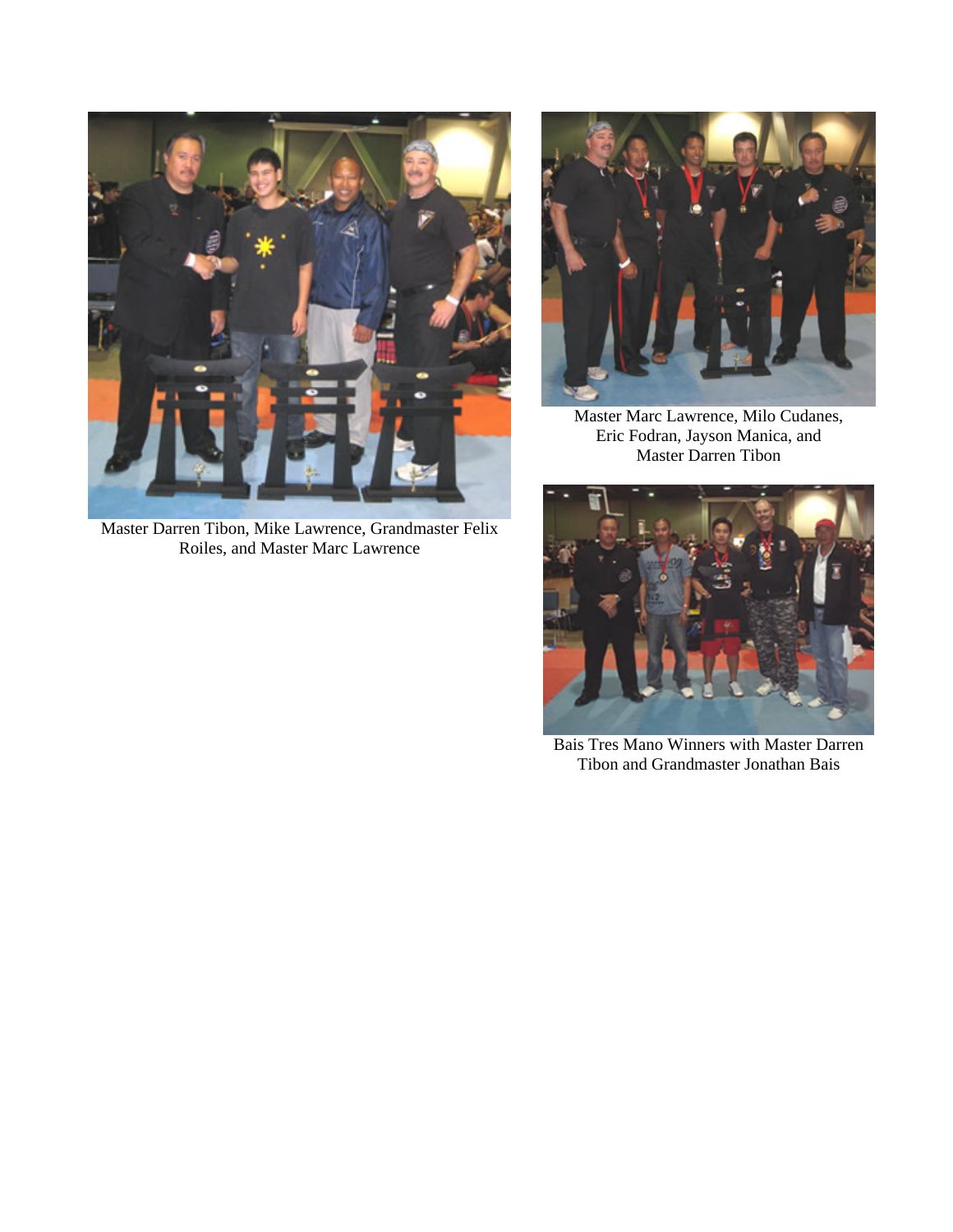## <span id="page-13-0"></span>**South Bay Filipino Martial Arts Club Adventures at Long Beach International**

By Marc Lawrence



Darren Tibon, Gilbert, Matt Lawrence and Marc Lawrence

On August 7-9, 2009 was an amazing weekend for Filipino Martial Arts here in South California. The USFMAF (United States Filipino Martial Arts Federation) in Brotherhood with Eskrimadors Academy had two tournaments together side by side.

The form competition was held with joint judging by the two groups. Everybody went to the Long Beach International for the variety of fighting styles and systems. There were two Filipino martial arts tournaments held as part of giant martial arts event in a World Class facility-the Long Beach Convention Center. With Masters of many arts doing seminar upstairs on Friday, Saturday and Sunday while tournaments were happening downstairs.

On Saturday in one ring was the USFMAF with all seven of its divisions and in the next ring was Eskrimadors Academy with WEKAF style it's single and double sticks divisions. The action was great;

fighters could fight either circuit or both. The WEKAF style fighting happened on Saturday only with the USFMAF happening on Saturday and Sunday. There were some great fights that happened that I watched as well as coaching my fighters from our club. This was for many of my fighters their second tournament ever. Some it was their first one!

I have never seen more near knock-outs and with padded weapons no-less!!!! Those new padded sticks by Action Flex Century were really great. Some other team's fighters got hit hard and dropped to one knee and got up shaky. Live-stick was just fierce with some hard core battling happing. My guys really could hit. They were fighting with standard rattan sticks with the skin on not the kilm dried ones.



Gilbert and Matt Lawrence, sparring padded sticks



Mike Cultural Challenge

The Cultural Challenge was really something with strikes from padded weapons so had that they broke shields wood and the fancy foam-rubber types too. I saw some of the non- Filipino martial arts helmets crack and faces masked dented in. It really pays to have good equipment. I was really glad we use quality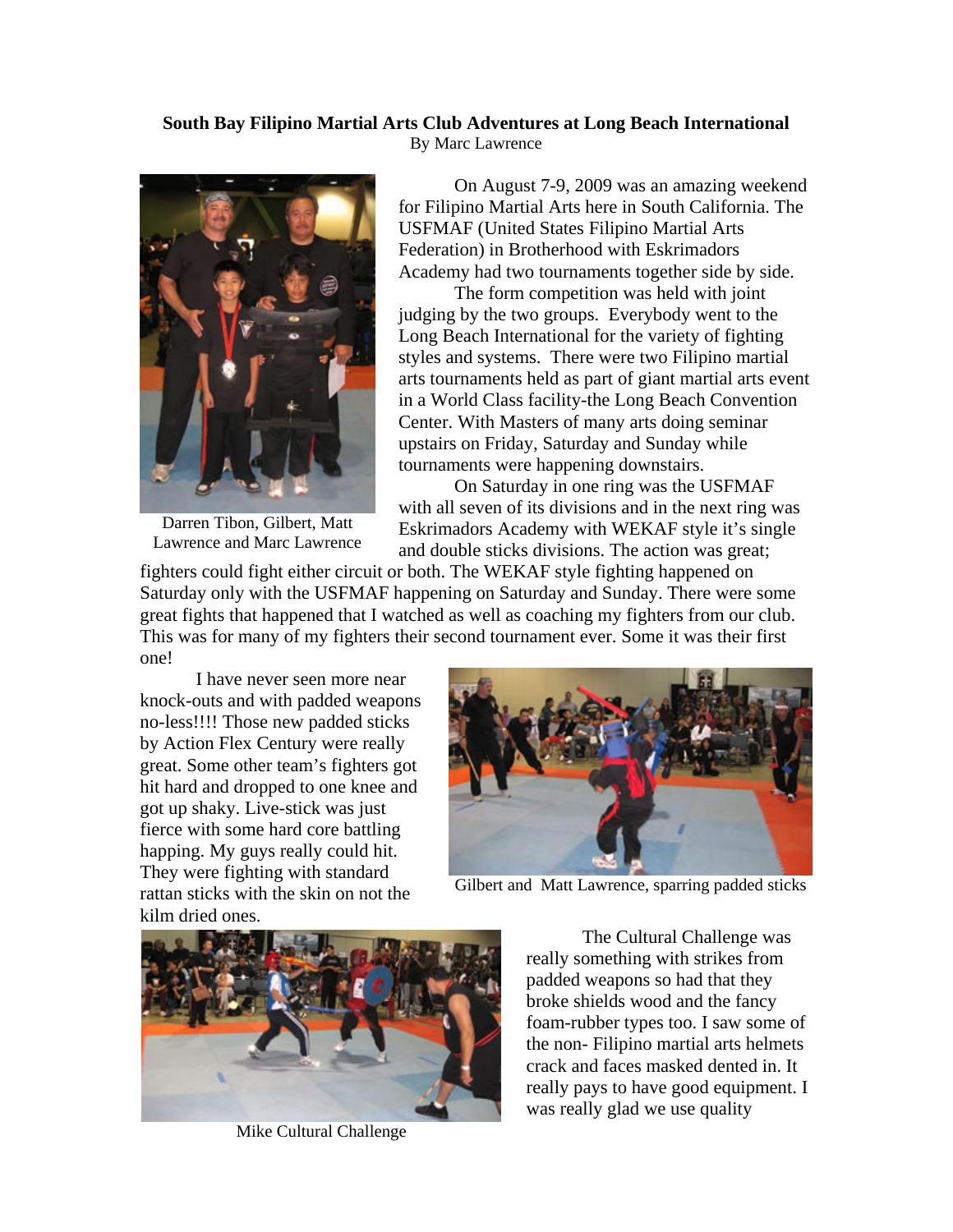equipment. Sundays afternoon wrapped up with great action happening with knife with kick and punch. My fighters were really holding their own against other systems and arts that came to play. We took 1st and second place in the division.

There were venders (Filipino martial arts included) there of all kinds of Martial Arts equipment. While all of this action was happening, the House of Champions in Van Nuys was hosting the 90th birthday party and seminar for Senior Grandmaster Cacoy Canete, and on Saturday was FCS's Seminar and tournament at the park in Eagle Rock.

Because so much was happening, many groups sent people to as many as they could. Our club's brother group from Lake Elsinor, Pakamut - Riverside area Guro Jason Stanley went to the FCS and fought hard bring back the gold. Our Grandmaster Felix Roiles was able to go on Saturday and support the FCS event with a seminar, and on Sunday the USFMAF event with the same. I felt like a kid in candy store with so much Filipino martial arts happening at once. Our Club was glad to be at Long Beach, were history was made with a Filipino martial arts Open World Tournament. It was the weekend not to stay home but to get out play in the Filipino martial arts.



Matt Lawrence Forms

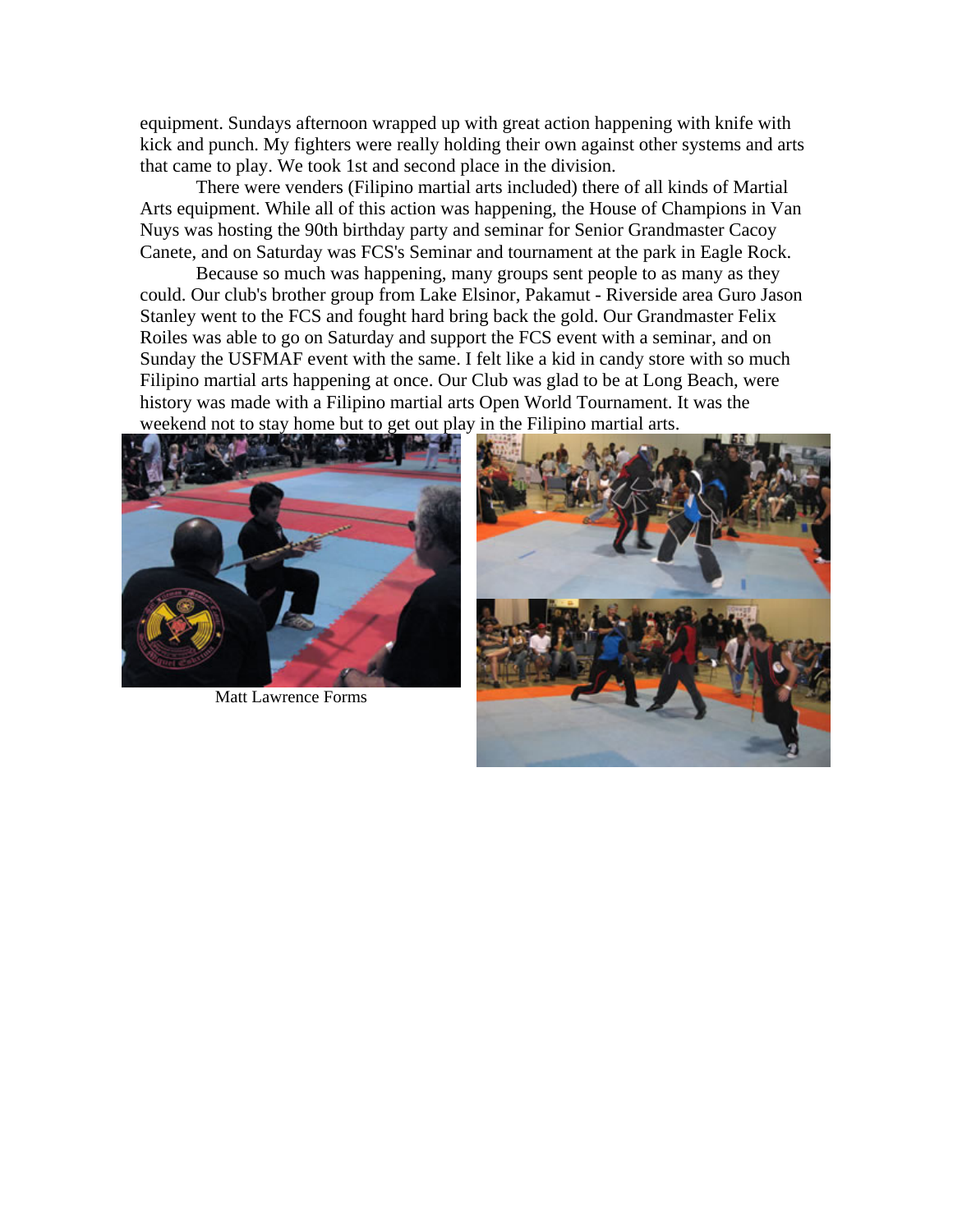<span id="page-15-0"></span>

South Bay Filipino Martial Arts Club

## **Special Thanks**

Special thanks to those who not only offered seminars but also brought their students to compete: Grandmaster Atillo Ating, Grand Maestro Jon Bais, Grandmaster Narrie Babao, Master Gabriel Asuncion, Guro Jeff Finder, Grandmaster Felix Roiles, Guro Jason Cruz, Punong Guro Steven Dowd, Maestro Jose Rogers. I thank all of you for your continued support of the USFMAF.



Grandmaster Jonathan Bais, Grandmaster Narrie Babao, Great Grandmaster Carlito Lanada, and Punong Guro Steven Dowd